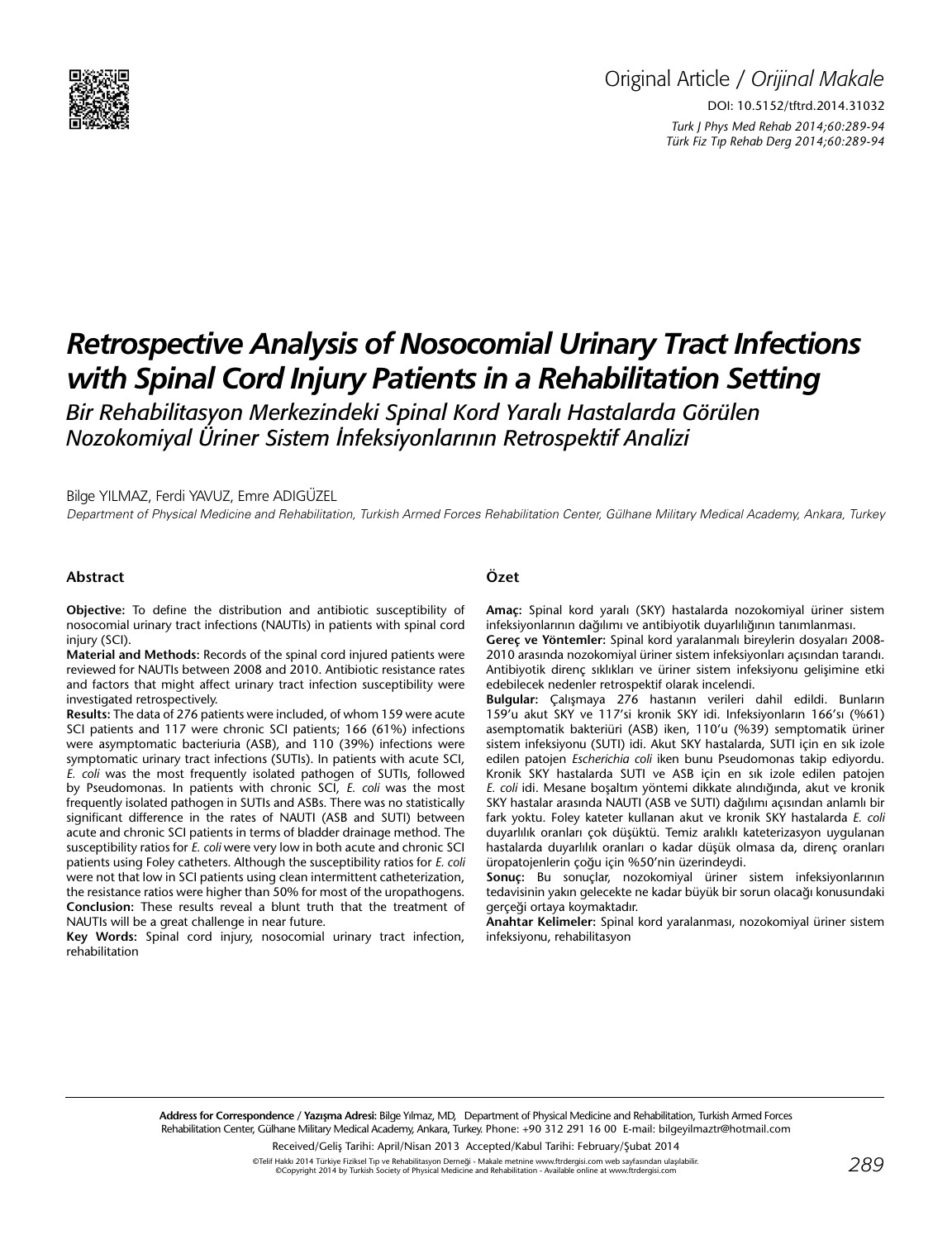# **Introduction**

Nosocomial infections are common among patients with spinal cord injury (SCI) admitted to rehabilitation centers (1). A high prevalence rate of nosocomial infections, especially nosocomial acquired urinary tract infections (NAUTIs), has been determined in rehabilitation units. They cause a vicious circle, by prolonging the length of hospital stay and rehabilitation procedure, increasing the potential for a new nosocomial infection (2). Therefore, they are associated with negative physical and psychological effects and socio-economic costs (3,4).

The literature that is focused on nosocomial infections has recorded high urinary tract infection (UTI) rates in patients with SCI (1). About one-half of all nosocomial infections are reported to originate from the urinary tract in association with urinary catheters and other drainage devices. On the other hand, a high frequency of antibiotic use also increases the risk of infection with antibiotic-resistant organisms, further complicating the treatment of NAUTI (5).

Despite the fact that a UTI is a common complication, what exactly constitutes a UTI in catheterized patients is controversial. Symptoms of fever associated with cloudy or foul-smelling urine strongly suggest the presence of a UTI and the need for treatment (6). Spinal cord injury patients with neurogenic bladder often have bacteriuria without signs and symptoms of infection due to catheterization. These asymptomatic cases generally do not require any treatment (7).

In this retrospective study, we reviewed the records of spinal cord injury patients and described the 2-year data of NAUTIs in our rehabilitation center. We aimed to report the distribution of NAUTIs and the spectrum of antibiotic resistance in patients with SCI.

# **Material and Methods**

In this retrospective study, 2-year data (2008-2010) of NAUTIs recorded by the Infection Control Committee were retrieved. NAUTI was defined as an infection occurring in a patient during the process of care in a hospital or other health care facility that was not present or incubating at the time of admission according to the Centers for Disease Control and Prevention (CDC, Atlanta, USA) (8). Inpatient records from 276 spinal cord injured patients diagnosed with NAUTI were included in the current study. Since the isolation of more than one organism from a single specimen of urine must always be interpreted with caution, and considering contamination, the patients whose culture results had polymicrobic bacteriuria samples were excluded from the study. Ethics committee approval was obtained from the local hospital ethics committee of Gülhane Military Medical Academy.

The data gathered for each patient were as follows: definition of UTI (symptomatic UTI [SUTI] or asymptomatic bacteriuria [ASB]), time of injury, hospitalization date, date of UTI diagnosis, length of hospital stay, method of bladder emptying, isolated pathogens, and their susceptibility to antimicrobial agents. Antimicrobial susceptibility of the following pathogens was recorded: *Escherichia coli* (*E. coli*), extended spectrum beta-lactamase (ESBL) (+) *E. coli*, *Klebsiella species pluralis (spp)*, *Proteus spp*., *Enterobacter spp.*, *Pseudomonas aeruginosa* (*P. aeruginosa*), *Enterococcus spp.*, and *Acinetobacter spp.* The resistance rates against the following antibiotics were analyzed: amoxicillin, ampicillin in combination with sulbactam, amikacin, gentamicin, imipenem, levofloxacin, norfloxacin, ciprofloxacin, doxycycline, and trimethoprim in combination with sulfamethoxazole (TMP-SMX).

The isolated pathogens and the resistance rates against antibiotics were compared between acute (first 6 months after injury) and chronic (6 months-2 years after injury) spinal cord injury patients.

The incidence density rate of nosocomial infections was calculated by dividing the total number of nosocomial infections by the total patient-days  $(x1000)$  during the defined period of time. The total patient-days were calculated by summing the days of all patients hospitalized in the SCI unit.

## **Statistical analysis**

Statistical analyses were performed using Statistical Package for the Social Sciences (SPSS Inc., Chicago, IL, USA) software, version 10.0. The qualitative variables were described as proportion and percentage. One-way ANOVA was used to compare mean differences between the subgroups. Any differences between the two groups were compared using the independent samples t-test. The level of statistical significance was set at p<0.05.

## **Results**

A total of 276 spinal cord injury patients diagnosed with NAUTI were included; 159 of them were chronic spinal cord injury patients, and 117 of them were acute spinal cord injury patients. The frequency rate of ASB and SUTIs was 166 (61%) and 110 (39%), respectively. The demographic and clinical characteristics of the patients are documented in Table 1.

*E. coli*, *Klebsiella* spp., and ESBL(+) *E. coli* were the most common pathogens for NAUTIs in patients with spinal cord injury. In patients with acute spinal cord injury, *E. coli* was the most frequently isolated pathogen, accounting for more than half of the pathogenic population of SUTIs, followed by *Pseudomonas*. The most frequently isolated pathogen in ASBs of acute spinal cord injury patients was *Klebsiella* spp. On the other hand, in patients with chronic spinal cord injury, *E. coli* was the most frequently isolated pathogen in ASBs and SUTIs (Table 2).

The comparison of the microorganisms' resistance rates against antibiotics between acute and chronic spinal cord injury patients is documented in Table 3. More than half of the *E. coli* and *Klebsiella* spp. isolates were sensitive to amikacin and gentamicin in patients with acute SCI. No imipenem resistance was detected for *E. coli* and *Klebsiella* spp. isolates in the acute period. More than half of the Pseudomonas isolates were sensitive to amikacin and imipenem in patients with acute SCI.

Most of the *E. coli* and ESBL(+) *E. coli* isolates had the lowest rates of resistance to amikacin and gentamicin in patients with chronic SCI. No imipenem resistance was detected for *E. coli*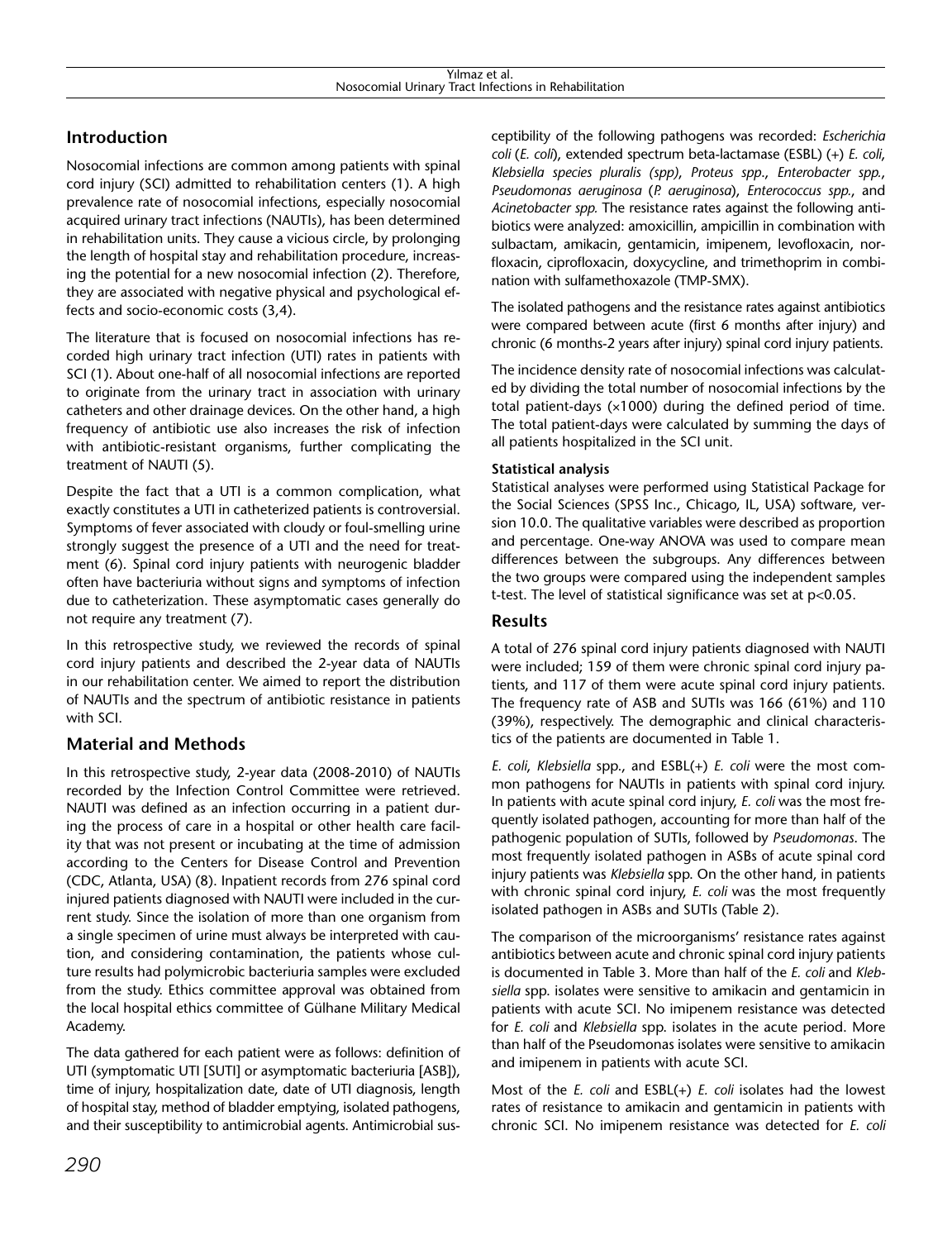| Yılmaz et al. |                                                       |  |  |  |
|---------------|-------------------------------------------------------|--|--|--|
|               | Nosocomial Urinary Tract Infections in Rehabilitation |  |  |  |

and ESBL(+) *E. coli* isolates in chronic spinal cord injury patients. Klebsiella spp. isolates generally had the lowest rates of resistance to amikacin, gentamicin, imipenem, levofloxacin, norfloxacin, ciprofloxacin, and trimethoprim/sulfamethoxazole (TMP/ SMX) in patients with chronic SCI. The difference in resistance rates of all uropathogens between acute and chronic spinal cord injury patients was statistically significant (p<0.05).

We investigated the bladder drainage method among 117 acute spinal cord injury patients; 88 of them were using clean intermittent catheterization (CIC), 17 patients were using an indwelling Foley catheter, and 12 patients had catheter-free

| Table 1. The demographic and clinical characteristics of the<br>patients |                   |      |  |
|--------------------------------------------------------------------------|-------------------|------|--|
| Age, mean±SD                                                             | 35.47±18.59 years |      |  |
| LOS for hospitalization                                                  | $37.8 + 9.8$ days |      |  |
| HAI rate per 1000 patient-days                                           | 7.2               |      |  |
|                                                                          | n                 | $\%$ |  |
| Time of injury                                                           |                   |      |  |
| Acute SCI                                                                | 117               | 42.4 |  |
| Chronic SCI                                                              | 159               | 57.6 |  |
| Male                                                                     | 195               | 70.6 |  |
| Tetraplegia                                                              | 94                | 34.1 |  |
| ASIA-A                                                                   | 151               | 54.7 |  |
| ASIA-B                                                                   | 42                | 15.2 |  |
| ASIA-C                                                                   | 38                | 13.8 |  |
| ASIA-D                                                                   | 39                | 14.1 |  |
| ASIA-E                                                                   | 6                 | 2.2  |  |
| <b>CIC</b>                                                               | 207               | 75   |  |
| IC                                                                       | 41                | 14.9 |  |
| CF                                                                       | 28                | 10.1 |  |

SD: standard deviation; CIC: clean intermittent catheterization; IC: indwelling catheterization; CF: catheter-free; LOS: length of stay; HAI: hospital-acquired infection

#### **Table 2. The distribution of NAUTIs**

voiding function. Among 159 chronic spinal cord injury patients, 119 patients were using clean intermittent catheterization (CIC), 24 patients were using an indwelling Foley catheter, and 16 patients had catheter-free voiding function. We also analyzed the infection rates among the patients, and we found that the infection rate was significantly higher in patients with SCI using an indwelling Foley catheter (52%) than those who were using CIC (37%) and those who had catheter-free voiding function (25%) (p<0.05) (Table 4). There was no statistically significant difference in the rates of NAUTI (ASB and SUTI) between acute and chronic spinal cord injury patients (p>0.05) (Table 5).

The mean length of stay (LOS) for hospitalizations in spinal cord injury patients with NAUTIs was 37.8±9.8 days. The mean time from admission to the onset of UTIs was 21.5±11.1 days (median, 17.0 days; range, 10-60 days). A total of 416 hospital-acquired infections (HAIs) occurred during 57,104 patient-days in the spinal cord injury unit (incidence rate, 7.2 HAIs per 1000 patient-days). The most common HAIs were UTIs (276 [66.3%] of the 416 HAIs; incidence rate, 4.8 cases per 1000 patient-days).

## **Discussion**

The results of this study revealed that the most frequent type of NAUTI is asymptomatic bacteriuria, and the most frequently isolated nosocomial pathogen is *E. coli* in patients with spinal cord injury. These findings are consistent with previous studies and indicate that NAUTIs are often associated with the use of invasive devices (9-11).

*E. coli* and *Klebsiella* spp., members of gram-negative enteric bacilli, have been reported as almost the most common causes of catheter-associated UTIs (12). Two-thirds of all urinary infections are caused by organisms ascending from the perineum along the surface of the catheter, such as gram-negative enteric bacilli, which are common commensals of the perineum. However, *Pseudomonas*, *Enterobacter,* or *Acinetobacter* may use the intraluminal route from the collection bag.

|                   | <b>Spinal Cord Injury Patients</b>   |             |              |            |                                                |              |  |
|-------------------|--------------------------------------|-------------|--------------|------------|------------------------------------------------|--------------|--|
|                   | Acute period (6 months after injury) |             |              |            | Chronic period (6 months-2 years after injury) |              |  |
| Pathogens         | <b>ASB</b>                           | <b>SUTI</b> | <b>Total</b> | <b>ASB</b> | <b>SUTI</b>                                    | <b>Total</b> |  |
| Acinetobacter     |                                      |             |              |            | 4                                              | 11           |  |
| E. coli           | 18                                   | 22          | 40           | 32         | 31                                             | 63           |  |
| E. coli $ESBL(+)$ | 12                                   |             | 12           | 11         |                                                | 16           |  |
| Enterococ         |                                      |             |              | 6          |                                                | 11           |  |
| Enterobacter      |                                      |             |              | 10         |                                                | 11           |  |
| Klebsiella        | 25                                   |             | 27           | 20         |                                                | 27           |  |
| Proteus           |                                      |             | 8            | 6          | 6                                              | 12           |  |
| Pseudomonas       | 9                                    | g           | 18           |            | 6                                              | 8            |  |
| Total             | 72                                   | 45          | 117          | 94         | 65                                             | 159          |  |

ASB: asymptomatic bacteriuria; SUTI: symptomatic urinary tract infection; ESBL: extended spectrum beta-lactamase; NAUTIs: nosocomial urinary tract infections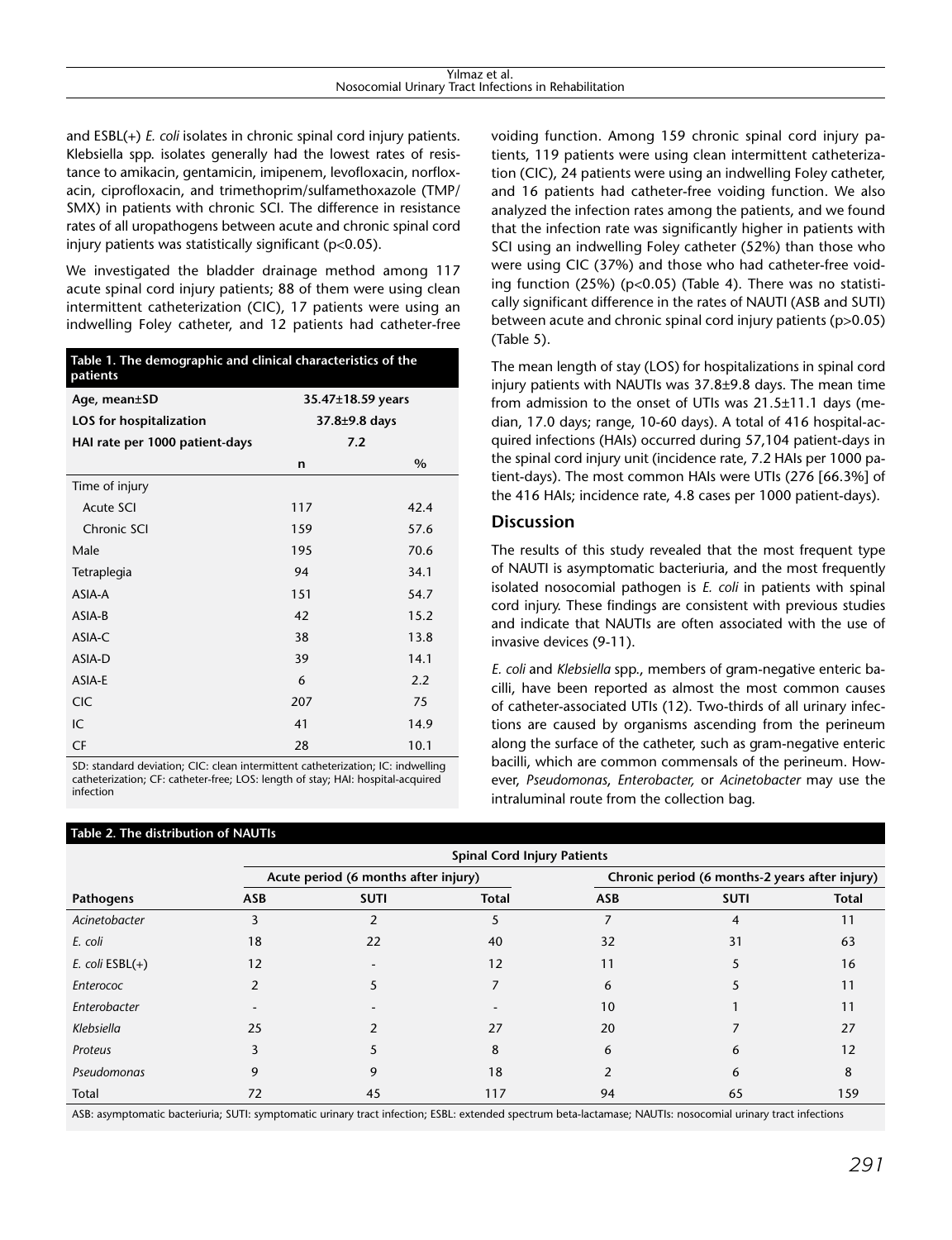#### Yılmaz et al. Nosocomial Urinary Tract Infections in Rehabilitation

| Table 3. The comparison of the microorganisms' resistance rates against antibiotics between acute and chronic spinal cord injury patients |      |      |     |     |           |     |      |                                                                                                                |     |           |
|-------------------------------------------------------------------------------------------------------------------------------------------|------|------|-----|-----|-----------|-----|------|----------------------------------------------------------------------------------------------------------------|-----|-----------|
|                                                                                                                                           |      |      |     |     |           |     |      | Amp+Sulbac Amoxicillin Amikacin Gentamicin Imipenem Levofloxacin Norfloxacin Ciprofloxacin Doxycycline TMP-SMX |     |           |
| E. coli                                                                                                                                   | 100% | 64%  | 34% | 24% | $NR^*$    | 67% | 64%  | 67%                                                                                                            | 87% | 64%       |
| Klebsiella sp.                                                                                                                            | 100% | 72%  | 20% | 34% | <b>NR</b> | 67% | 72%  | 67%                                                                                                            | 62% | 72%       |
| Pseudomonas                                                                                                                               | 100% | 93%  | 8%  | 58% | 36%       | 58% | 72%  | 65%                                                                                                            | 80% | <b>NR</b> |
| E. coli                                                                                                                                   | 72%  | 55%  | 15% | 30% | <b>NR</b> | 55% | 60%  | 58%                                                                                                            | 72% | 54%       |
| Klebsiella sp.                                                                                                                            | 91%  | 55%  | 14% | 22% | 5%        | 40% | 45%  | 45%                                                                                                            | 55% | 25%       |
| $ESBL(+) E. coli$                                                                                                                         | 100% | 100% | 50% | 33% | <b>NR</b> | 92% | 100% | 100%                                                                                                           | 92% | 60%       |
| $*NID.$ No recistance                                                                                                                     |      |      |     |     |           |     |      |                                                                                                                |     |           |

| *NR: No resistance |  |
|--------------------|--|
|--------------------|--|

| Table 4. Relationship between the drainage methods and NAUTI |                     |                                    |                       |                |  |
|--------------------------------------------------------------|---------------------|------------------------------------|-----------------------|----------------|--|
|                                                              | Indwelling catheter | Clean intermittent catheterization | Catheter-free voiding | $\mathbf{p}^*$ |  |
| <b>SUTI</b>                                                  | 21/41 (52%)         | 76/207 (37%)                       | 7/28(25%)             | 0.036          |  |
| ASB                                                          | 20/41 (48%)         | 131/207 (63%)                      | 21/28 (75%)           | 0.028          |  |
|                                                              |                     |                                    | .                     |                |  |

\*: a One-way ANOVA test was used. ASB: asymptomatic bacteriuria; SUTI: symptomatic urinary tract infection; NAUTI: nosocomial urinary tract infection

#### **Table 5. Comparison of the rates of NAUTI between acute and chronic spinal cord injury patients**

|                                                                                                                                       | <b>Acute Spinal</b><br><b>Cord Injury</b><br><b>Patients</b> | <b>Chronic Spinal</b><br><b>Cord Injury</b><br><b>Patients</b> | p*   |  |
|---------------------------------------------------------------------------------------------------------------------------------------|--------------------------------------------------------------|----------------------------------------------------------------|------|--|
| ASB                                                                                                                                   | 72 /117 (61%)                                                | 94/159 (59%)                                                   | 0.45 |  |
| <b>SUTI</b>                                                                                                                           | 45/117 (39%)                                                 | 65/159 (41%)                                                   | 0.75 |  |
| $\bullet$ the decree density concerted in a contract the concert of $\bullet$ CD increases a concerted by capacity of $\bullet$ CHTH. |                                                              |                                                                |      |  |

: independent-samples t-test was used. ASB: asymptomatic bacteriuria; SUTI: symptomatic urinary tract infection; NAUTI: nosocomial urinary tract infection

Esclarin de Ruz et al. (13) found that SCI patients had more risk factors, but the only independent significant factor was indwelling catheterization. In this study, the risk factors were age, injury level, hyper-reflexic bladder with detrusor-sphincter dyssynergia, dependency level, and bladder catheterization. In our study, we could not assess the risk factors, since only patients who had NAUTIs were included. However, we found that infection rates were higher in patients with SCI using an indwelling Foley catheter. Therefore, in order to reduce the rate of NAUTIs, the use of an indwelling catheter should be removed as soon as possible with CIC.

There are limited data concerning the epidemiology of nosocomial infections among patients admitted for acute rehabilitation after medical stabilization of spinal cord injury patients. Studies have reported that the most common nosocomial infections are urinary tract infections (14). However, none of these studies provided specific data on the organisms causing nosocomial infections. In the present study, we detailed our data on nosocomial NAUTIs according to uropathogen, method of bladder emptying, and resistance testing of isolated pathogens.

According to our study's results, the most common cause of SUTI in acute spinal cord injury patients was *E. coli*, followed by Pseudomonas. The most frequently isolated pathogen in ASB with acute spinal cord injury patients was *Klebsiella* spp. In patients with chronic spinal cord injury, *E. coli* was the most frequently isolated pathogen in ASB and SUTIs. The most commonly used method for bladder emptying was intermittent bladder catheterization (75%) in patients with SCI. The rest of the SCI patients used indwelling catheters (14.9%) and the reflex voiding (10.1%) method for bladder emptying.

On the other hand, the patients who have been evaluated in the literature have varied, from those who were just beginning acute rehabilitation to those who have had chronic disabilities for many years. This variation in the characteristics of the patients makes comparisons difficult. Thus, we compared the results of acutely injured and chronic spinal cord injury patients. In patients with acute SCI, *E. coli* and *Klebsiella* spp. isolates had the lowest rates of resistance to amikacin and gentamicin, and no imipenem resistance was determined. All other remaining antibiotics had a much higher overall resistance rate. *Pseudomonas* isolates also showed the lowest rate of resistance to amikacin and imipenem in patients with acute SCI. The resistance rate of *P. aeruginosa* against fluoroquinolone was the highest. In patients with chronic SCI, *E. coli* and ESBL(+) *E. coli* isolates had the lowest rates of resistance to amikacin and gentamicin, and no imipenem resistance was determined. Therefore, the options for adequate empiric antibiotic therapy in hospitalized SCI patients with NAUTI are limited.

The results of our study revealed that the difference in resistance rates of all uropathogens between acute and chronic spinal cord injury patients was statistically significant (p<0.05). In general, the lowest resistance rates were seen in chronic spinal cord injury patients, while the highest resistance rates against most of the antibiotics tested were seen in acute spinal cord injury patients. We think that this finding might be caused by resistant flora in our acute care unit.

The resistance rates were lower for amikacin, gentamicin, and imipenem in common uropathogens in both acute and chronic SCI patients. Amikacin and gentamicin are not commonly used antibiotics because of their potential nephrotoxicity, which might be a cause for this result.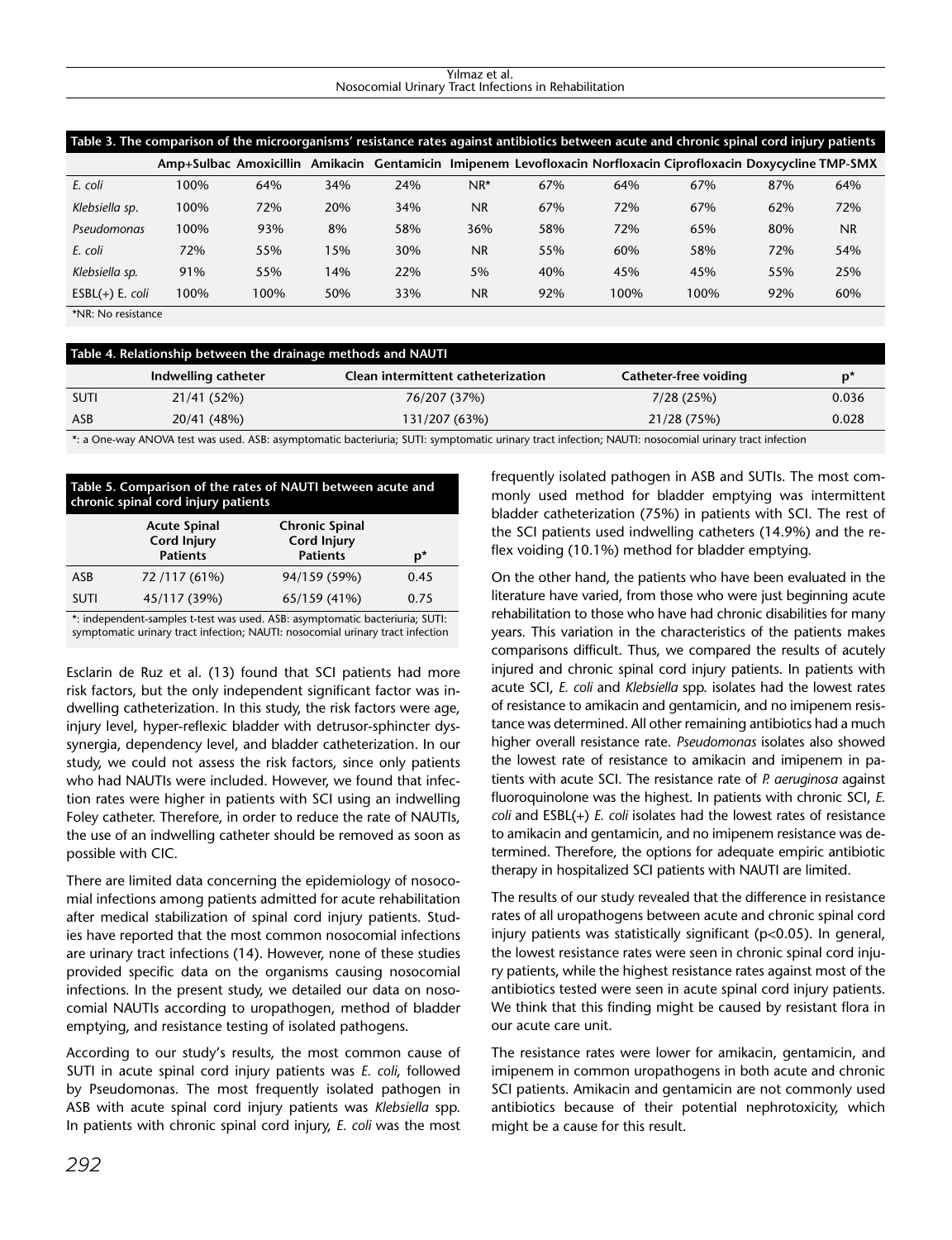| rilmaz<br>∵et aī.                                                                           |  |
|---------------------------------------------------------------------------------------------|--|
| $\cdots$<br>Urinary<br>t Infections.<br>· Rehabilitatior.<br>Tract<br>ın<br>osocomial<br>\l |  |
|                                                                                             |  |

Previous studies have focused on the antibiotic resistance of *P. aeruginosa* (15-19) or *K. pneumoniae* in patients with SCI (16,19-22). Although *Klebsiella* was the second most common uropathogen seen in our SCI patients, its distribution was not significantly different between acute and chronic patients. We could not be sure that this was because of the colonization described in the studies above.

The increase in fluoroquinolone-resistant *E. coli* infections in patients with SCI is frightening. It was first pointed out by Canavati et al. (23) in a rehabilitation setting in the late 1990s. The resistance rate reported was 5.9% at that time, and it reached 70% in our findings. We believe that this increase in fluoroquinoloneresistant *E. coli* infections might be because of their common use in general practice.

In the present study, the incidence rate of HAIs was 7.2 per 1000 patient-days. The most common HAIs were UTIs, and the incidence rate of UTIs was 4.8 per 1000 patient-days. According to the data on the incidence rate, our study showed consistent results with the literature. When the results of this study were assessed in terms of the method of bladder emptying, we found out that the susceptibility rates for *E. coli* were very low in both acute and chronic SCI patients using Foley catheters. Fortunately, the number of patients using indwelling catheters was lower. Although the resistance rates for *E. coli* were not so bad in SCI patients using CIC, the resistance rates were higher than 50% for most of the uropathogens.

## **Conclusion**

The results that we obtained from this study reveal a blunt truththat the treatment of NAUTIs will be a great challenge in near future. Although this study has some limitations because of its retrospective nature, such as the lack of data on risk factors, the picture presented here may give rehabilitation specialists important clues for future studies.

**Ethics Committee Approval:** Ethics committee approval was received for this study from the ethics committee of Gülhane Military Medical Academy.

**Informed Consent:** Informed consent was not obtained because of the retrospective design of the study.

#### **Peer-review:** Externally peer-reviewed.

**Author Contributions:** Concept - B.Y.; Design - B.Y., F.Y.; Supervision - B.Y.; Funding - F.Y., E.A.; Materials - F.Y.; Data Collection and/or Processing - F.Y., B.Y., E.A.; Analysis and/or Interpretation - F.Y., B.Y.; Literature Review - F.Y., B.Y., E.A.; Writer - F.Y., B.Y.; Critical Review - B.Y.

**Conflict of Interest:** No conflict of interest was declared by the authors.

**Financial Disclosure:** The authors declared that this study has received no financial support.

**Etik Komite Onayı:** Bu çalışma için etik komite onayı Gülhane Askeri Tıp Akademisi'nden alınmıştır.

**Hasta Onamı:** Araştırma retrospektif olduğundan onam alınmamıştır.

**Hakem değerlendirmesi:** Dış bağımsız.

Yazar Katkıları: Fikir - B.Y.; Tasarım - B.Y., F.Y.; Denetleme - B.Y.; Kaynaklar -F.Y., E.A.; Malzemeler - F.Y.; Veri toplanması ve/veya işlemesi - F.Y., B.Y., E.A.; Analiz ve/veya yorum - F.Y., B.Y.; Literatür taraması - F.Y., B.Y., E.A.; Yazıyı yazan - F.Y., B.Y.; Eleştirel İnceleme - B.Y.

**Çıkar Çatışması:** Yazarlar çıkar çatışması bildirmemişlerdir.

**Finansal Destek:** Yazarlar bu çalışma için finansal destek almadıklarını beyan etmişlerdir.

#### **References**

- 1. Mylotte JM, Graham R, Kahler L, Young L, Goodnough S. Epidemiology of nosocomial infection and resistant organisms in patients admitted for the first time to an acute rehabilitation unit. Clin Infect Dis 2000;30:425-32. **[\[CrossRef\]](http://dx.doi.org/10.1086/313708)**
- 2. Myolette JM, Graham R, Kahler L, Young L, Goodnough S. Impact of nosocomial infection on length of stay and functional improvement among patients admitted to an acute rehabilitation unit. Infect Control Hosp Epidemiol 2011;22:83-7. **[\[CrossRef\]](http://dx.doi.org/10.1086/501868)**
- 3. Hill TC, Baverstock R, Carlson KV, Estey EP, Gray GJ, Hill DC, et al. Best practices for the treatment and prevention of urinary tract infection in the spinal cord injured population: The Alberta context. Can Urol Assoc J 2013;7:122-30.
- 4. Girard R, Mazoyer MA, Plauchu MM, Rode G. High prevalence of nosocomial infections in rehabilitation units accounted for by urinary tract infections in patients with spinal cord injury. J Hosp Infect 2006;62:473-9. **[\[CrossRef\]](http://dx.doi.org/10.1016/j.jhin.2005.07.013)**
- 5. Cardenas DD, Mayo ME. Management of Bladder Dysfunction. In: Braddom RL, editor. Physical medicine and rehabilitation. 3rd ed. Philadelphia, CN: Saunder&Elsevier; 2007.p.617-37.
- 6. Deresinski SC, Perkash I. Urinary tract infections in male spinal cord injured patients. Part two: diagnostic value of symptoms and of quantitative urinalysis. J Am Paraplegia Soc 1985;8:7-10.
- 7. Bryce TN, Ragnarsson KT, Stein AB. Spinal Cord Injury. In: Braddom RL, editor. Physical medicine and rehabilitation. 3rd ed. Philadelphia, CN: Saunder&Elsevier; 2007.p.1285-351.
- 8. Horan TC, Andrus M, Dudeck MA. CDC/NHSN surveillance definition of health care-associated infection and criteria for specific types of infections in the acute care setting. Am J Infect Control 2008;36:309-32. **[\[CrossRef\]](http://dx.doi.org/10.1016/j.ajic.2008.03.002)**
- 9. National Nosocomial Infections Surveillance System. National Nosocomial Infections Surveillance (NNIS) System Report, data summary from January 1992 through June 2004, issued October 2004. Am J Infect Control 2004;32:470-85. **[\[CrossRef\]](http://dx.doi.org/10.1016/j.ajic.2004.10.001)**
- 10. Rosenthal VD, Guzman S, Orellano PW. Nosocomial infections in medical-surgical intensive care units in Argentina: attributable mortality and length of stay. Am J Infect Control 2003;31:291-5. **[\[CrossRef\]](http://dx.doi.org/10.1067/mic.2003.1)**
- 11. Edwards JR, Peterson KD, Andrus ML, Tolson J, Goulding J, Dudeck M, et al. National Healthcare Safety Network (NHSN) Report, data summary for 2006, issued June 2007. Am J Infect Control 2006;35:290-301. **[\[CrossRef\]](http://dx.doi.org/10.1016/j.ajic.2007.04.001)**
- 12. Tambyah PA. Catheter-associated urinary tract infections: diagnosis and prophylaxis. Int J Antimicrob Agents 2004;24:44-8. **[\[CrossRef\]](http://dx.doi.org/10.1016/j.ijantimicag.2004.02.008)**
- 13. Esclarin de Ruz A, Garcia Leoniu E, Herruzo Cabrera R. Epidemiology and risk factors for urinary tract infection in patients with spinal cord injury. J Urol 2000;164:1285-9. **[\[CrossRef\]](http://dx.doi.org/10.1097/00005392-200010000-00032)**